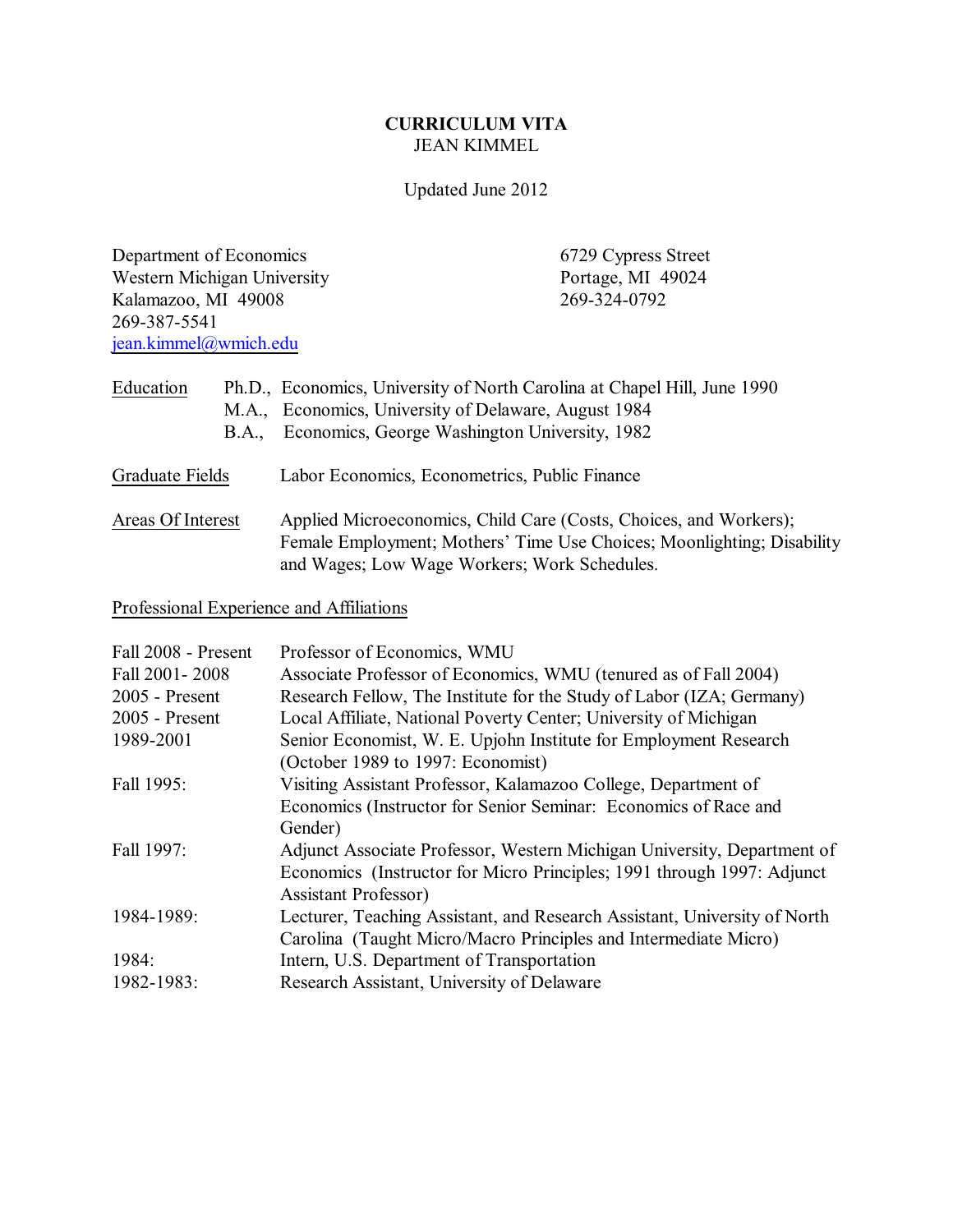Kimmel Vita Page -2-

## Awards, Fellowships and Contracts

| Caregiving in Mothers' Time Use: Recent Evidence from the New American Time<br>Use Survey.<br>Co-Recipient (with Rachel Connelly) of the Georgescu-Roegen Prize for best article<br>published in the Southern Economic Journal in Vol. 69 (2002-2003).<br>Recipient of NSAF's \$20,000 Small Research Grant (Urban Institute); 2003.<br>Project Title: "A Detailed Examination of the Motherhood Wage Gap: The<br>Relative Importance of Education, State Leave Policies, and Nonwage Benefits"<br>Co-recipient (with Rachel Connelly) of a \$30,000 Small Grant from the Northwestern<br>University/University of Chicago Joint Center for Poverty Research; 1998-1999.<br>Project Title: Marital Status and Full-time/Part-time Work Status in Child Care<br>Choices.<br>Contract with State of Ohio to Evaluate the JOBS Student Retention Program; 1994–<br>1995; Co-Principal Investigator (with Kevin Hollenbeck).<br>National Science Foundation Planning Grant for Women; 1994-1996.<br>Project Title: Health-Related Employment Barriers for Welfare Recipients<br>University of North Carolina Graduate School Fellowship; 1989.<br>George Washington University 4-year full tuition athletic scholarship (1978-1982). | Co-Recipient (with Rachel Connelly) of a \$64,616 research grant from the W.E. Upjohn<br>Institute for Employment Research (2005-2008); to write book titled: The Role of |
|----------------------------------------------------------------------------------------------------------------------------------------------------------------------------------------------------------------------------------------------------------------------------------------------------------------------------------------------------------------------------------------------------------------------------------------------------------------------------------------------------------------------------------------------------------------------------------------------------------------------------------------------------------------------------------------------------------------------------------------------------------------------------------------------------------------------------------------------------------------------------------------------------------------------------------------------------------------------------------------------------------------------------------------------------------------------------------------------------------------------------------------------------------------------------------------------------------------------------------|---------------------------------------------------------------------------------------------------------------------------------------------------------------------------|
|                                                                                                                                                                                                                                                                                                                                                                                                                                                                                                                                                                                                                                                                                                                                                                                                                                                                                                                                                                                                                                                                                                                                                                                                                                  |                                                                                                                                                                           |
|                                                                                                                                                                                                                                                                                                                                                                                                                                                                                                                                                                                                                                                                                                                                                                                                                                                                                                                                                                                                                                                                                                                                                                                                                                  |                                                                                                                                                                           |
|                                                                                                                                                                                                                                                                                                                                                                                                                                                                                                                                                                                                                                                                                                                                                                                                                                                                                                                                                                                                                                                                                                                                                                                                                                  |                                                                                                                                                                           |
|                                                                                                                                                                                                                                                                                                                                                                                                                                                                                                                                                                                                                                                                                                                                                                                                                                                                                                                                                                                                                                                                                                                                                                                                                                  |                                                                                                                                                                           |
|                                                                                                                                                                                                                                                                                                                                                                                                                                                                                                                                                                                                                                                                                                                                                                                                                                                                                                                                                                                                                                                                                                                                                                                                                                  |                                                                                                                                                                           |
|                                                                                                                                                                                                                                                                                                                                                                                                                                                                                                                                                                                                                                                                                                                                                                                                                                                                                                                                                                                                                                                                                                                                                                                                                                  |                                                                                                                                                                           |
|                                                                                                                                                                                                                                                                                                                                                                                                                                                                                                                                                                                                                                                                                                                                                                                                                                                                                                                                                                                                                                                                                                                                                                                                                                  |                                                                                                                                                                           |
|                                                                                                                                                                                                                                                                                                                                                                                                                                                                                                                                                                                                                                                                                                                                                                                                                                                                                                                                                                                                                                                                                                                                                                                                                                  |                                                                                                                                                                           |
|                                                                                                                                                                                                                                                                                                                                                                                                                                                                                                                                                                                                                                                                                                                                                                                                                                                                                                                                                                                                                                                                                                                                                                                                                                  |                                                                                                                                                                           |
|                                                                                                                                                                                                                                                                                                                                                                                                                                                                                                                                                                                                                                                                                                                                                                                                                                                                                                                                                                                                                                                                                                                                                                                                                                  |                                                                                                                                                                           |
|                                                                                                                                                                                                                                                                                                                                                                                                                                                                                                                                                                                                                                                                                                                                                                                                                                                                                                                                                                                                                                                                                                                                                                                                                                  |                                                                                                                                                                           |
|                                                                                                                                                                                                                                                                                                                                                                                                                                                                                                                                                                                                                                                                                                                                                                                                                                                                                                                                                                                                                                                                                                                                                                                                                                  |                                                                                                                                                                           |
|                                                                                                                                                                                                                                                                                                                                                                                                                                                                                                                                                                                                                                                                                                                                                                                                                                                                                                                                                                                                                                                                                                                                                                                                                                  |                                                                                                                                                                           |
|                                                                                                                                                                                                                                                                                                                                                                                                                                                                                                                                                                                                                                                                                                                                                                                                                                                                                                                                                                                                                                                                                                                                                                                                                                  |                                                                                                                                                                           |
|                                                                                                                                                                                                                                                                                                                                                                                                                                                                                                                                                                                                                                                                                                                                                                                                                                                                                                                                                                                                                                                                                                                                                                                                                                  |                                                                                                                                                                           |
|                                                                                                                                                                                                                                                                                                                                                                                                                                                                                                                                                                                                                                                                                                                                                                                                                                                                                                                                                                                                                                                                                                                                                                                                                                  |                                                                                                                                                                           |
|                                                                                                                                                                                                                                                                                                                                                                                                                                                                                                                                                                                                                                                                                                                                                                                                                                                                                                                                                                                                                                                                                                                                                                                                                                  |                                                                                                                                                                           |
|                                                                                                                                                                                                                                                                                                                                                                                                                                                                                                                                                                                                                                                                                                                                                                                                                                                                                                                                                                                                                                                                                                                                                                                                                                  |                                                                                                                                                                           |

# Courses Taught

First Year Experience Seminar (WMU, Fall 2005, 2007, 2008, 2009) Economic Issues (WMU, multiple semesters) Economics of Elementary Education (WMU, multiple semesters) Women and the Economy (WMU, multiple semesters) Labor Economics (WMU; multiple semesters) Intermediate Microeconomic Theory (WMU; multiple semesters; UNC-CH, Summer 1989) Graduate Labor Economics I (WMU; Fall 2004, 2005, and 2009) Graduate Research Workshop (WMU; Fall 2006) The Economics of Race and Gender (Senior Seminar; Kalamazoo College; Fall 1995) Principles of Economics (UNC-CH; Fall 1988 and Spring 1989)

# Refereed Journal Publications

Connelly, Rachel and Jean Kimmel. 2011. "The Role of Nonstandard Work Hours in Maternal Caregiving for Young Children," *Eastern Economic Journal*, Vol. 37, No. 2 (Spring), pp. 248-269.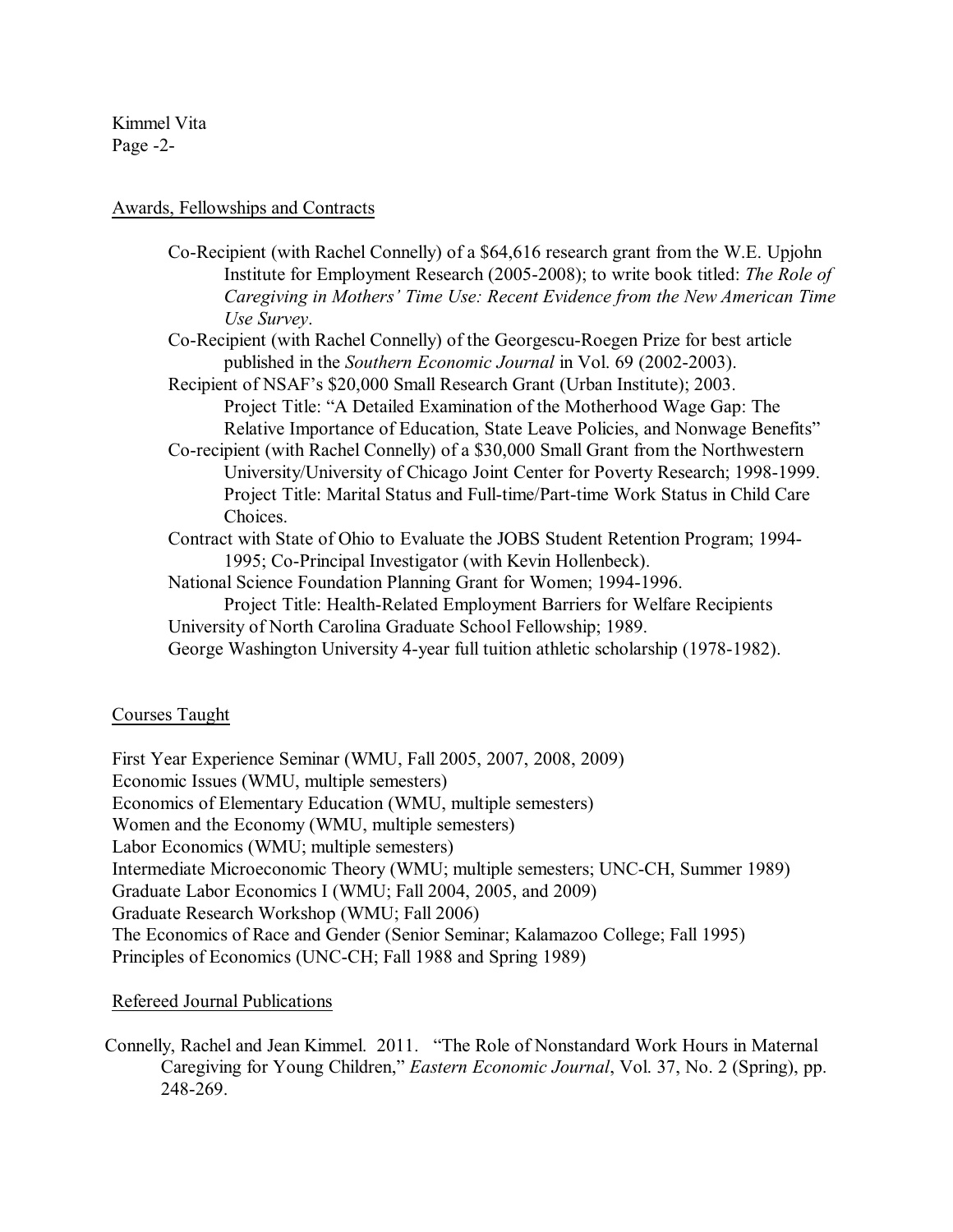Kimmel Vita Page -3-

- Connelly, Rachel and Jean Kimmel. 2009. "Spousal Influences on Parents' Non-market Time Choices," *Review of the Economics of the Household* Vol. 7, No. 4 (December), pp. 361- 394.
- Connelly, Rachel and Jean Kimmel. 2009. "Spousal Economic Factors in ATUS Parents' Time Choices," *Social Indicators Research* Vol. 93, No. 1; pp. 147-153.
- Catalina Amuedo-Dorantes and Jean Kimmel. 2009. "Moonlighting Behavior Over the Business Cycle," *Economic Inquiry* Vol. 47, No. 4 (October), pp. 754-65.
- Kevin Hollenbeck and Jean Kimmel. 2008. "Differences in the Returns to Education for Males by Disability Status and Age of Disability Onset," *Southern Economic Journal* Vol. 74, No. 3 (January), pp. 707-24.
- Jean Kimmel and Rachel Connelly. 2007. "Determinants of Mothers' Time Choices in the United States: Caregiving, Leisure, Home Production, and Paid Work," *Journal of Human Resources* Vol. 42, No. 3 (Summer), pp. 643-681.
- Jean Kimmel and Lisa Powell. 2006. "Nonstandard Work and Child Care Choices of Married Mothers," *Eastern Economic Journal* Vol. 32, No. 3 (Summer), pp. 397-419; earlier draft circulated as WMU Department of Economics WP # 03-03.
- Jean Kimmel. 2006. "Child Care, Female Employment, and Economic Growth" *Journal of the Community Development Society* Vol. 37, No. 2 (Summer), pp. 1-34; first draft presented at the May 2005 conference *Articulating the Economic Significance of the Childcare Sector*, sponsored by Cornell University.
- Catalina Amuedo-Dorantes and Jean Kimmel. 2005. "The Motherhood Wage Gap: The Role of Education and Fertility," *Review of Economics of the Household*, Vol. 3, No. 1, pp. 17-48; Guest Editor: Siv Gustafsson; earlier draft circulated as WMU Department of Economics WP # 03-07.
- Rachel Connelly and Jean Kimmel. 2003. "Marital Status and Full-time/Part-time Work Status in Child Care Choices," *Applied Economics,*Vol. 35, No. 7 (May), pp. 761-777, earlier draft circulated as Upjohn Institute Working Paper #99-58.
- Rachel Connelly and Jean Kimmel. 2003. "The Effect of Child Care Costs on the Labor Force Participation and Welfare Recipiency of Single Mothers: Implications for Welfare Reform," *Southern Economic Journal,* Vol. 69, No. 3 (January), pp. 498-519.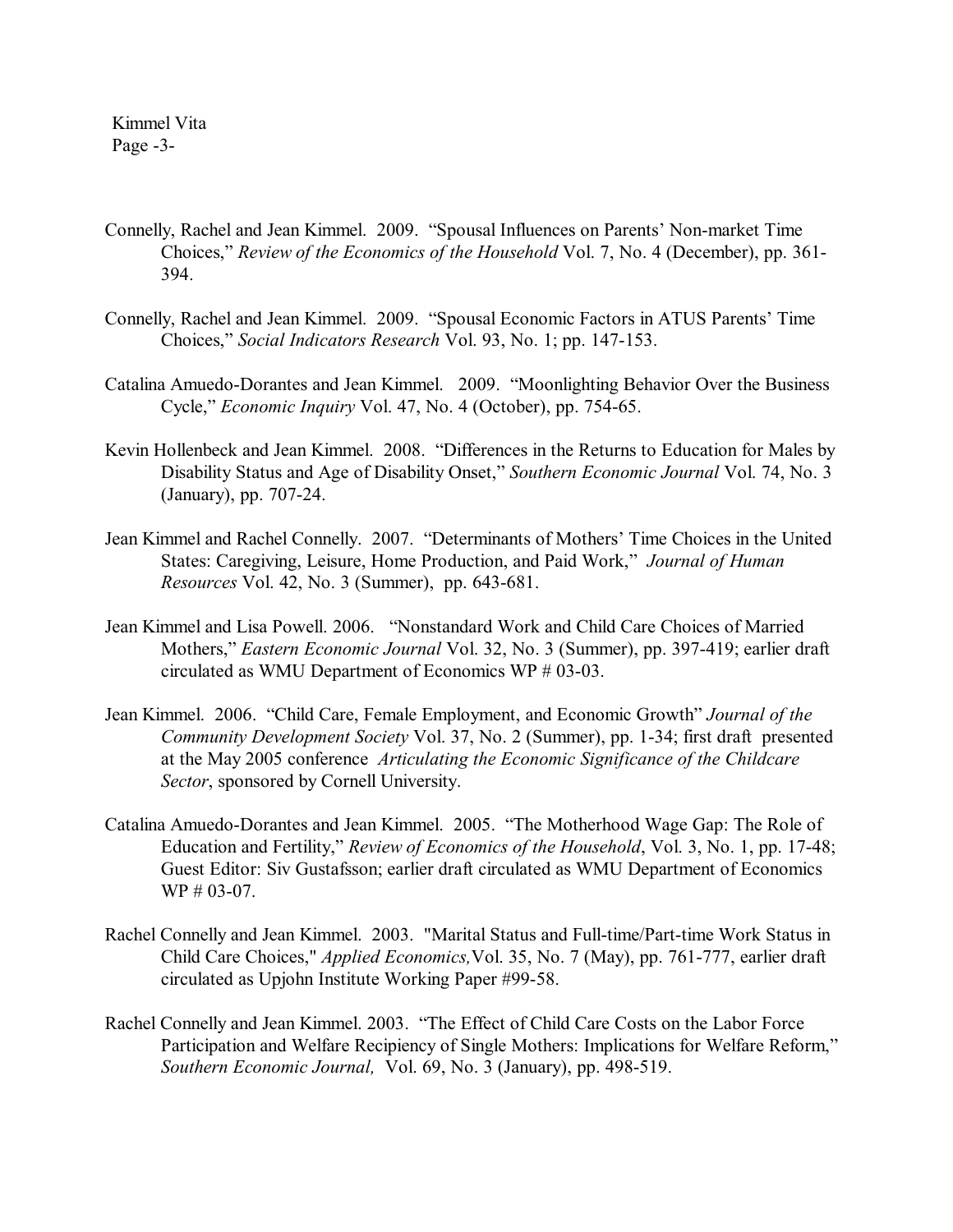Kimmel Vita Page -4-

- Kevin Hollenbeck and Jean Kimmel. 2002. "The Role of Postsecondary Education in Welfare Reform: Ohio's JOBS Student Retention Program," *Evaluation Review*, Vol. 26 No. 6 (December); pp. 398-424; earlier draft circulated as Upjohn Institute Working Paper # 97-48.
- Jean Kimmel and Karen Conway. 2001. "Who Moonlights and Why? Evidence from the SIPP," *Industrial Relations*, January, Vol. 40, No. 1, pp. 89-120; earlier draft circulated as Upjohn Institute Working Paper # 95-40.
- Jean Kimmel and Lisa M. Powell. 1999. "Moonlighting Trends and Related Policy Issues in Canada and the United States," *Canadian Public Policy*, Volume 25, No. 2, pp. 207-231.
- Jean Kimmel and Thomas J. Kniesner. 1998. "New Evidence on Labor Supply: Employment versus Hours Elasticities by Sex and Marital Status," *Journal of Monetary Economics*, Volume 42, No. 2 (October), pp. 289-301; earlier draft circulated as Upjohn Institute Working Paper # 93-19.
- Karen Conway and Jean Kimmel. 1998. "Male Labor Supply Estimates and the Decision to Moonlight," *Labour Economics*, Volume 5, No. 2 (June), pp. 135-166; earlier draft circulated as Upjohn Institute Working Paper #92-09.
- Jean Kimmel. 1998. "Child Care Costs as a Barrier to Employment for Single and Married Mothers," *Review of Economics and Statistics*, Volume 80, No. 2 (May), pp. 287-299; earlier draft circulated as Upjohn Institute Working Paper #92-14.
- Jean Kimmel. 1997. "Reducing the Welfare Dependence of Unmarried Mothers: Health-Related Employment Barriers and Policy Responses," *Eastern Economic Journal*, Vol. 23, No.2, (Spring), pp.151-163; earlier draft circulated as Upjohn Institute Working Paper # 96-43.
- Jean Kimmel. 1997. "Rural Wages and Returns to Education: Differences Between Whites, Blacks, and American Indians," *Economics of Education Review*, Vol. 16, No. 1, (Winter), pp. 81-96; earlier draft circulated as Upjohn Institute Working Paper # 94-27.
- Jean Kimmel. 1995. "The Effectiveness of Child Care Subsidies in Encouraging the Welfare to Work Transition of Low-Income Single Mothers," *American Economic Review* (Papers and Proceedings), Vol. 85, No. 2 (May), pp. 271-275.

# Other Publications and Reports

Connelly, Rachel and Jean Kimmel. 2010. *The Role of Caregiving in Mothers' Time Use: Recent*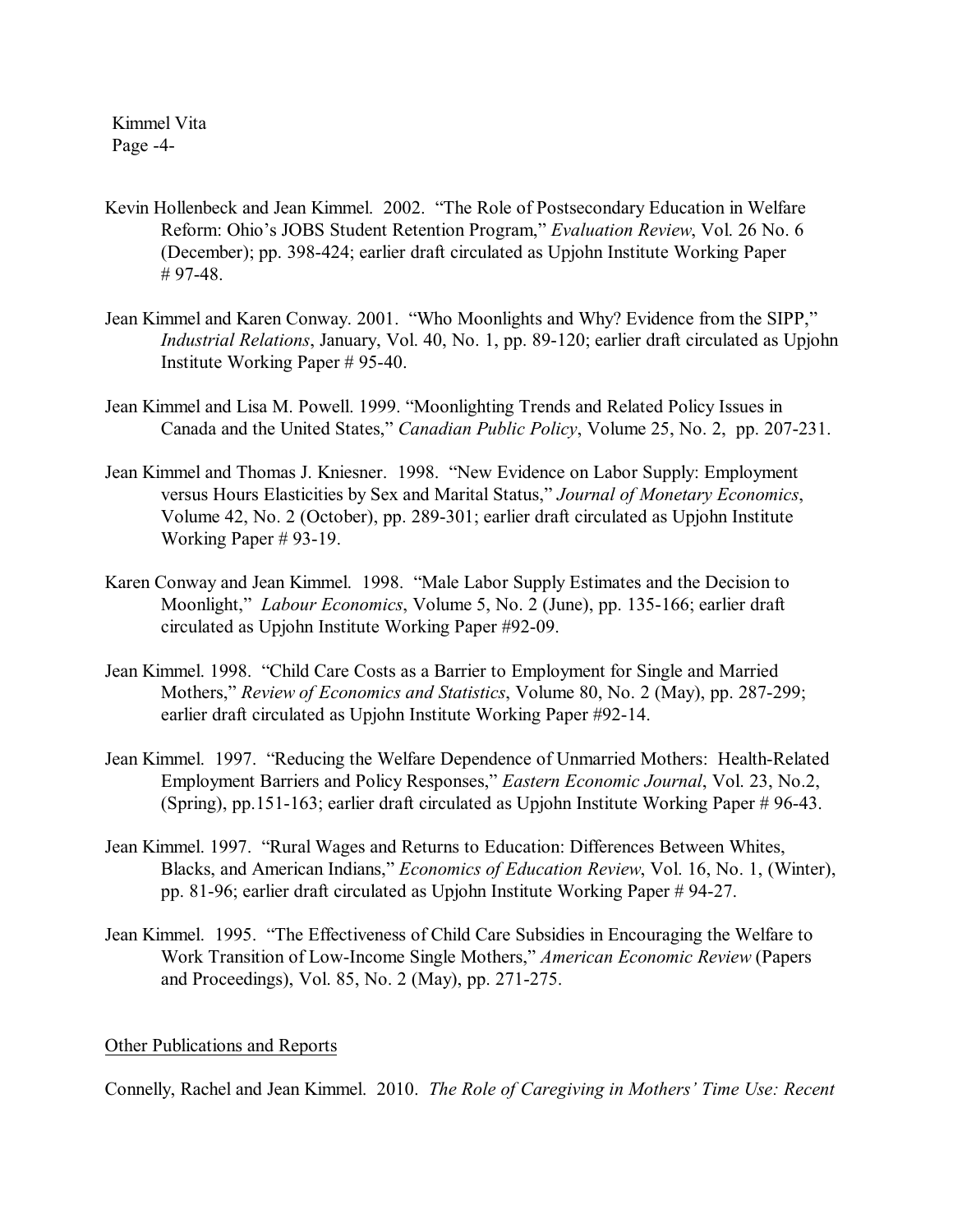Kimmel Vita Page -5-

> *Evidence from the New American Time Use Survey*, W.E. Upjohn Institute for Employment Research, Kalamazoo MI, 165 pgs.

- Jean Kimmel. 2008. "Introduction,"*How Do We Spend Our Time? Recent Evidence from the American Time Survey*, edited by Jean Kimmel; Kalamazoo: W.E. Upjohn Institute for Employment Research, pp. 1 - 9.
- Jean Kimmel, 2008. *How Do We Spend Our Time? Recent Evidence from the American Time Survey*, edited by Jean Kimmel; Kalamazoo: W.E. Upjohn Institute for Employment Research, 187 pgs.
- Catalina Amuedo-Dorantes and Jean Kimmel. 2006. "Can the Family Earnings Gap be Reduced by Postponing Maternity," in *Education and Postponement of Maternity: Economic Analyses for Industrialized Countries*; edited by Siv Gustafsson and Adriaan Kalwij; New York: Kluwer Press, pp. 175-206.
- Jean Kimmel and Lisa Powell. 2006. "Nonstandard Work and Child Care Choices: Implications for Welfare Reform," chapter included in *From Welfare to Child Care*; New York: Lawrence Erlbaum Associates, Inc., pp. 129-148.
- Catalina Amuedo-Dorantes and Jean Kimmel. 2005. "Introduction" to Special Issue on the Family in Public Finance," *Public Finance and Management*, Vol. 5 #1, pp. 1-5.
- Jean Kimmel. 2005. Review of *Child Care and Inequality: Rethinking Carework for Children and Youth*, 2002, (edited by Francesca M. Cancian, Demie Kurz, Andrew S. London, Rebecca Reviere, and Mary C. Tuaminen), *Feminist Economics*, Vol. 11, No. 1 (March), pp. 153-158.
- .Jean Kimmel and Catalina Amuedo-Dorantes. 2004. "The Effects of Family Leave on Wages, Employment, and the Family Wage Gap: Distributional Implications," *Journal of Law and Policy*, Volume 15 (May).
- Jean Kimmel. 2003. Review of *America's Childcare Problem: The Way Out* (Suzanne W. Helburn and Barbara R. Bergmann); *Journal of Socio-Economics*, Volume 32, Issue 5, pp. 597-599.
- Jean Kimmel. 2003. "The Child Care Problem for Low Income Working Families." Invited chapter in *Economics of Gender and the Family* (edited by Karine S. Moe); Blackwell.
- Rachel Connelly and Jean Kimmel. 2003. "Child Care and Marriage." Invited chapter in *Marriage and the Economy: Theory and Evidence from Advanced Industrial Societies*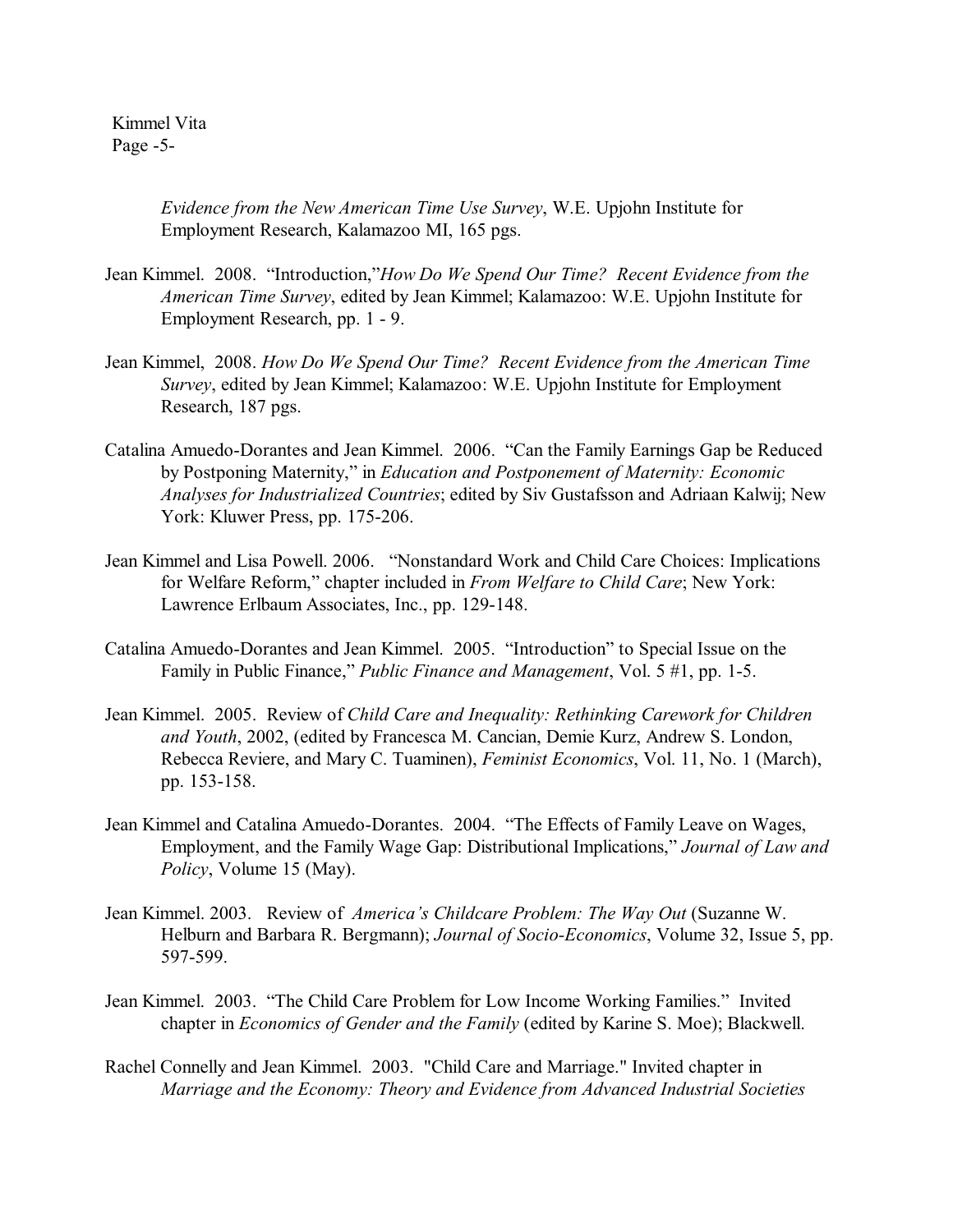Kimmel Vita Page -6-

(edited by Shoshana Grossbard-Shechtman); Cambridge University Press.

- Jean Kimmel and Karen Smith Conway. 2002. Invited Commentary on "The Moonlighter," *Harvard Business Review*, November.
- Jean Kimmel and Emily Hoffman, co-editors. 2002. *The Economics of Work and Family*, Kalamazoo MI: W.E. Upjohn Institute for Employment Research.
- Jean Kimmel. 2002. Introductory chapter to *The Economics of Work and Family*, co-edited by Jean Kimmel and Emily Hoffman, Kalamazoo MI: W.E. Upjohn Institute for Employment Research, pp. 1-6.
- Jean Kimmel and Lisa M. Powell. 2001. "A Comparative Analysis of Moonlighting and Related Policy Issues in Canada and the United States.," *Working Time in Comparative Perspective,* Volume II: Life-Cycle Working Time and Nonstandard Work, edited by Susan Houseman and Alice Nakamura; Kalamazoo, MI: W.E. Upjohn Institute for Employment Research.
- Jean Kimmel. 2000. "Employment-Related Child Care Issues: What We Know and What We Do Not," *Employment Research*, Vol. 7, No. 1 (April).
- Jean Kimmel. 1998. "Child Care and Federal Policy," *Employment Research*, Vol. 5, No. 1 (Spring).
- Kevin Hollenbeck and Jean Kimmel. 1996. *An Evaluation of the Ohio JOBS Student Retention Program*; reported submitted to the State of Ohio, February.
- Jean Kimmel. 1995. "Moonlighting in the United States," *Employment Research*, Vol. 2, No. 1 (Spring).
- Jean Kimmel. 1994. "The Role of Child Care Costs in Welfare Reform," *Employment Research*, Vol. 1, No. 2 (Fall), pp. 1-4.

## Articles, Chapters, Books and Book Reviews in Progress or Under Review

- Rachel Connelly and Jean Kimmel. Draft in progress. "Family Time Use," chapter to be included in edited volume titled *Is Anyone Doing Homework? Time Use in the American Family* edited by Esther Redmount and published by ABC-Clio Press.
- Rachel Connelly and Jean Kimmel. Draft in Progress. "Differences by Education in Couples' Division of Unpaid Household Labor and Child Care."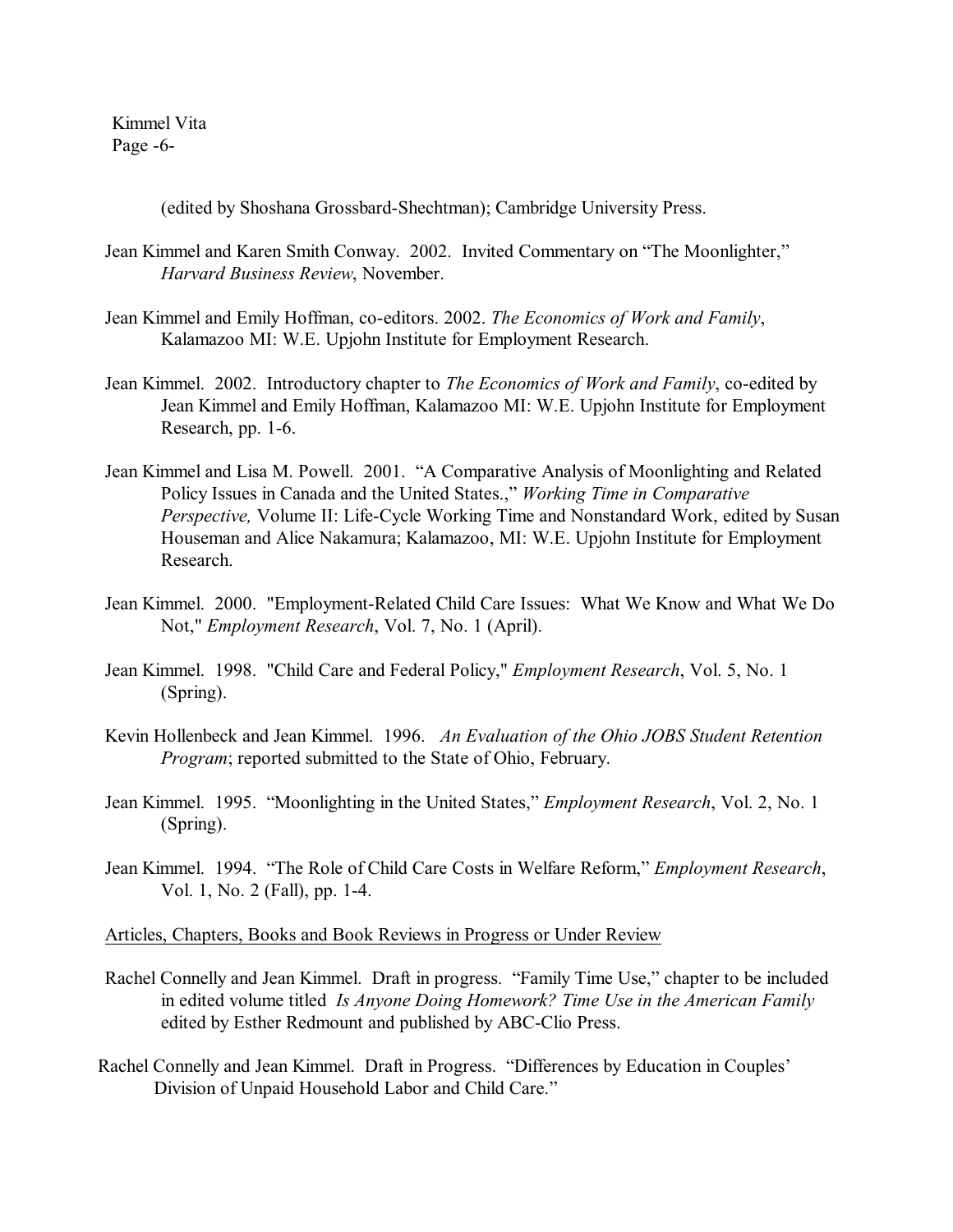Kimmel Vita Page -7-

- Kimmel, Jean and Tadesse Wodajo. 2011. "Explaining Changes in the Racial Digital Divide in the United States from 1997-2007, under revision for resubmission to *Economics of Innovation and New Technology*.
- Solomon, Blen and Jean Kimmel. 2011. "Testing the Inverseness of Fertility and Labor Supply: The Case of Ethiopia," resubmitted to *The Journal of Family and Economic Issues* (September).
- Kimmel, Jean and Tadesse Wodajo. 2011. "The Superiority of the Double-Hurdle Model with Time Use Data: An Application Examining Computer and Internet Use at Home, under revision for journal submission.
- Catalina Amuedo-Dorantes and Jean Kimmel. 2010. "The Importance of Non-wage Benefits in the Motherhood Wage Gap," under revision for journal submission*.*

#### Conference Papers, Presentations, and Invited Lectures

- "Overcoming the Single Diary per Household Problem in the ATUS," (coauthored with Rachel Connelly); presented at the June 2009 American Time Use Research Conference held in Washington, D.C..
- "Testing the Inverseness of Fertility and Labor Supply: The Case of Ethiopia," (coauthored with Blen Solomon); presented at the January 2009 ASSA meeting.
- "Nonmarket Time Allocation in a Family Setting" (coauthored with Rachel Connelly); presented at the January 2007 ASSA meeting in Chicago, IL; May 2007 IZA Time Use Workshop in Bonn, Germany; October 2007 meeting of the International Association of Time Use Research in Washington D.C.
- "The Impact of Nonstandard Work on Caregiving for Young Children," (coauthored with Rachel Connelly), presented at the March 2006 Population Association of America meeting and the May 2006 Society of Labor Economists meeting.
- "Is Time Spent on Child Care Home Production or Leisure? Recent Evidence from the New American Time Use Survey," (coauthored with Rachel Connelly), presented at the January 2006 ASSA meeting, November 2005 meeting of the Southern Economic Association meeting; November 2005 meeting of the International Association for Time Use Research; December 2005 BLS/University of Maryland's Early Results Conference.

"The Importance of Nonwage Benefits in the Motherhood Wage Gap," presented at the June 2005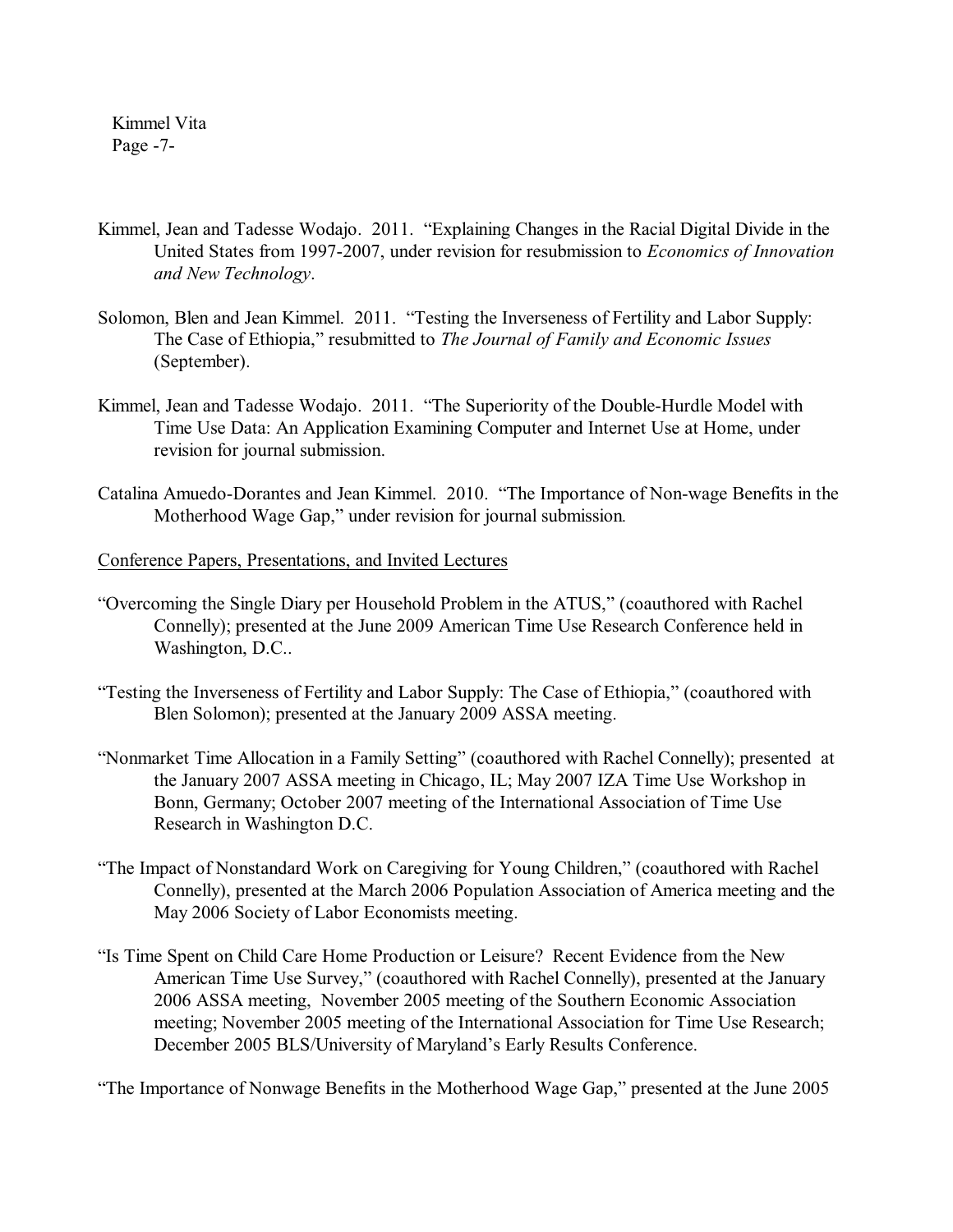Kimmel Vita Page -8-

> meeting of the Society of Labor Economists meeting (coauthored with Catalina Amuedo-Dorantes).

- "Child Care, Employment and Economic Growth" presented at the May 2005 invited conference titled *Articulating the Economic Significance of the Childcare Sector,* sponsored by Cornell University.
- "Moonlighting Behavior Over the Business Cycle" (with Catalina Amuedo-Dorantes), presented at the May 2004 Society of Labor Economists meeting.
- "The Effects of Family Leave on Wages, Employment, and the Family Wage Gap: Distributional Implications" (with Catalina Amuedo-Dorantes), November 2003 Southern Economic Association meeting.
- "Do Higher Educated Women Delay Fertility to Mitigate the Motherhood Wage Gap?" (with Catalina Amuedo-Dorantes), October 2002 conference on "Fertility and Postponement of Maternity," January 2003 ASSA meeting, WMU Department of Economics January 2003, Population Association of America, May 2003, Society of Labor Economists meeting September 2003 (rescheduled from May 2003).
- "A Longitudinal Analysis of Child Care Workers' Wages," (with Rachel Connelly), presented at the Midwest Economics Association meeting, March 2002 and January 2003 ASSA meeting.
- "The Importance of Work Schedules in the Child Care Arrangements of Recent Welfare Leavers" (with Lisa Powell); presented at the invited conference: *From Welfare to Child Care: What Happens to Infants and Toddlers When Single Mothers Exchange Welfare for Work?*; May 2001; also presented at ASSA meeting, January 2002.
- "The Returns to Education and Basic Skills Training for Individuals with Poor Health or Disability" (with Kevin Hollenbeck); WMU Department of Economics, March 2001; ASSA meeting, January 2001.
- "The Effect of Child Care Costs on the Labor Force Participation and Welfare Recipiency of Single Mothers: Implications for Welfare Reform" (with Rachel Connelly); Winter Econometric Society Meeting, January 2001.
- "Marital Status and Full-time/Part-time Work Status in Child Care Choices" (with Rachel Connelly); presented by coauthor at Small Grants conference sponsored by the Joint Center for Poverty Analysis, May 1999.

"Moonlighting Behavior" (with Karen Conway); presented to the Department of Economics,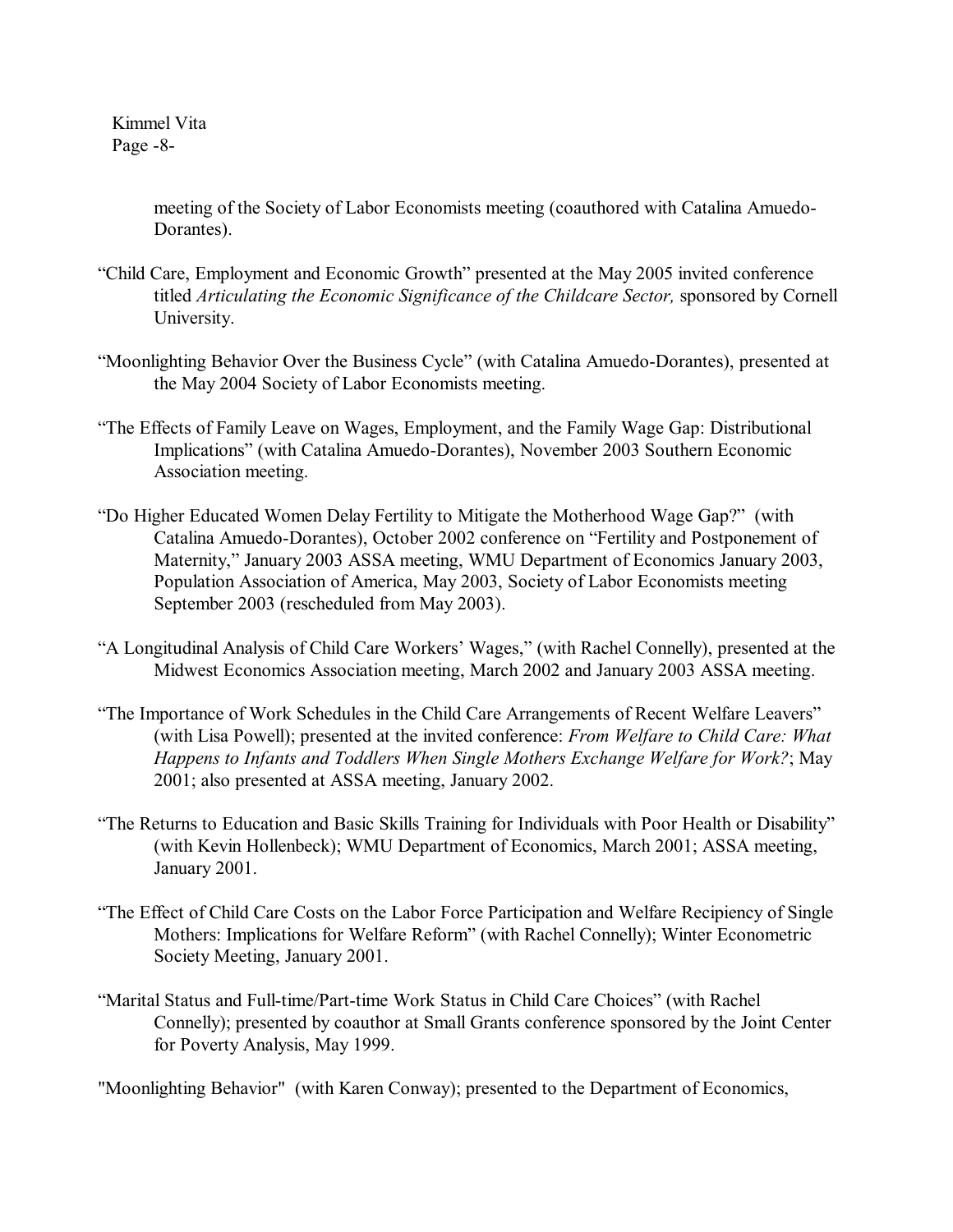Kimmel Vita Page -9-

Western Michigan University, October 1998.

- "An Evaluation of a Welfare-to-Education-to-Work Program in Ohio Using Administrative Data" (with Kevin Hollenbeck); presented at the First Annual Joint Center for Poverty Research conference (Northwestern University and University of Chicago), June 1997.
- "Is the Glass Half Empty or Half Full? The Relative Economic Status of African Americans," Martin Luther King Jr. Day invited lecture, Department of Economics, Western Michigan University, January 20, 1997.
- "Comparative Study of Moonlighting in the United States. and Canada" (with Lisa Powell); presented jointly at Statistics Canada/Upjohn Institute conference on Changes in Working Time, June 1996.
- "Testing the Substitution Hypothesis Using Panel Data from the SIPP" (with Thomas J. Kniesner); presented at Winter Econometrics Society meeting, December 1989; Canadian Economic Association meeting, June 1990; Society of Labor Economists meeting, May 1996.
- "Reducing the Welfare Dependence of Single-Mother Families: Health-Related Employment Barriers and Policy Responses" presented at the ASSA meeting, January 1996.
- "Challenges Faced by Families in the United States," presented as member of invited panel on Challenges to the Family in the 1990s; Canadian Economic Association meeting, June 1995.
- "A Duration Model of Moonlighting" (with Karen Smith Conway); presented at Southern Economic Association meeting, November 1994; Canadian Economic Association meeting, June 1995.
- "The Effectiveness of Child Care Subsidies in Encouraging the Welfare to Work Transition of Low-Income Single Mothers," presented at ASSA meeting, January 1995.
- "Racial and Gender Wage Differences," presented at Canadian Economic Association meeting, June 1994.
- "Health Insurance and the Employment Behavior of Single and Married Mothers," presented at Winter Econometrics Society meeting, January 1993; Canadian Economic Association meeting, June 1993.
- "Moonlighting Behavior: Theory and Evidence" (with Karen Smith Conway); presented at Econometrics Society meeting, January 1992; Economics Department at University of Laval, November 1992.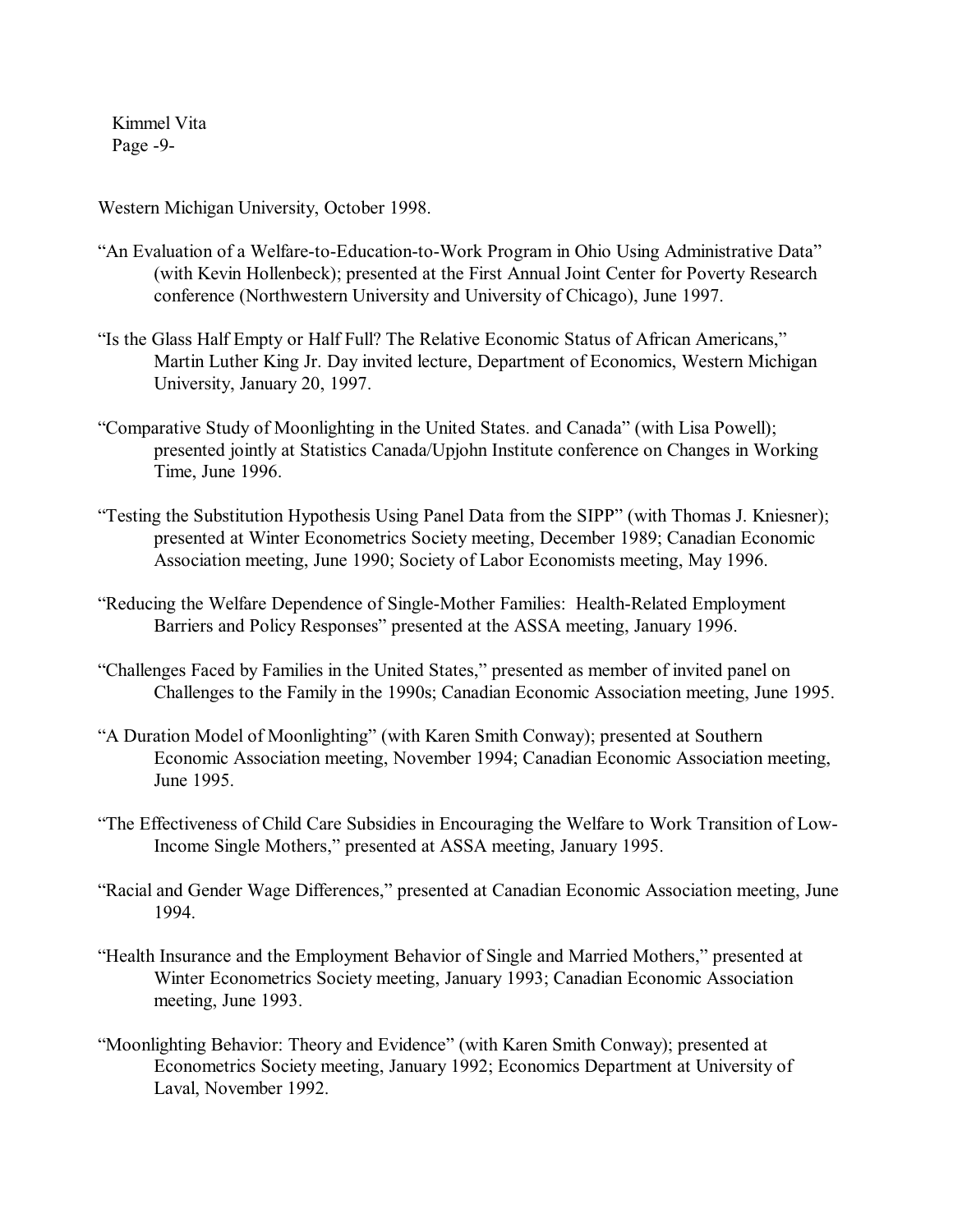Kimmel Vita Page -10-

- "Child Care and the Employment Behavior of Single and Married Mothers," presented at Canadian Economic Association meeting, June 1992; Western Economic Association meeting, July 1992.
- "New Evidence on Labor Supply: Employment versus Hours Elasticities by Sex and Marital Status" (with Thomas J. Kniesner), Canadian Economic Association annual meeting held in Victoria, Vancouver Island, June 1990; December Econometric Society Meeting, 1989.

## Professional Service and Activities

External Examiner on the Ph.D. Examining Committee of Eyob Fissuh; University of Manitoba; Spring 2009

Guest Co-Editor of *Public Finance and Management*; special issue on topic of The Family in Public Finance; 2005.

Referee for: *Labour Economics*, *Industrial and Labor Relations Review*, *Canadian Journal of Economics, Journal of Population Economics, Journal of Policy Analysis and Management, The Journal of Human Resources, Journal of Marriage and the Family, Demography, Economics of Education Review*, *The Review of Economics and Statistics*, *Social Service Review, Eastern Economic Journal, Review of Economics of the Household*, National Science Foundation–Economics and Geography/Regional Science Programs, Social Sciences and Humanities Research Council of Canada, *World Bank Economic Review, Agricultural Economics*, US Department of Agriculture–Food Assistance and Nutrition Research Program

Midwestern Representative and Board Member, Committee on the Status of Women in the Economics Profession, subcommittee of the American Economic Association, 1999- 2002; Guest Editor for Spring 2001 CSWEP Newsletter.

*WMU Economics Department Committee Responsibilities*: Dissertation Committee Member for Julio Hernandez (2009-2010) External Dissertation Committee Member for Eyob Fissuh, University of Manitoba (2009) Chair, Promotion Committee for Eskander Alvi (Fall 2008) Dissertation Committee Chair for Jing Cai (Spring 2007 - December 2010)

 Dissertation Committee Chair for Tadesse Wodajo (Spring 2007 - December 2008) Sichel Lecture Series Coordinator (2006-2007) Executive Committee (2004-2006; elected) Instructional Development Committee (2004-2007); chair for 2005-2006